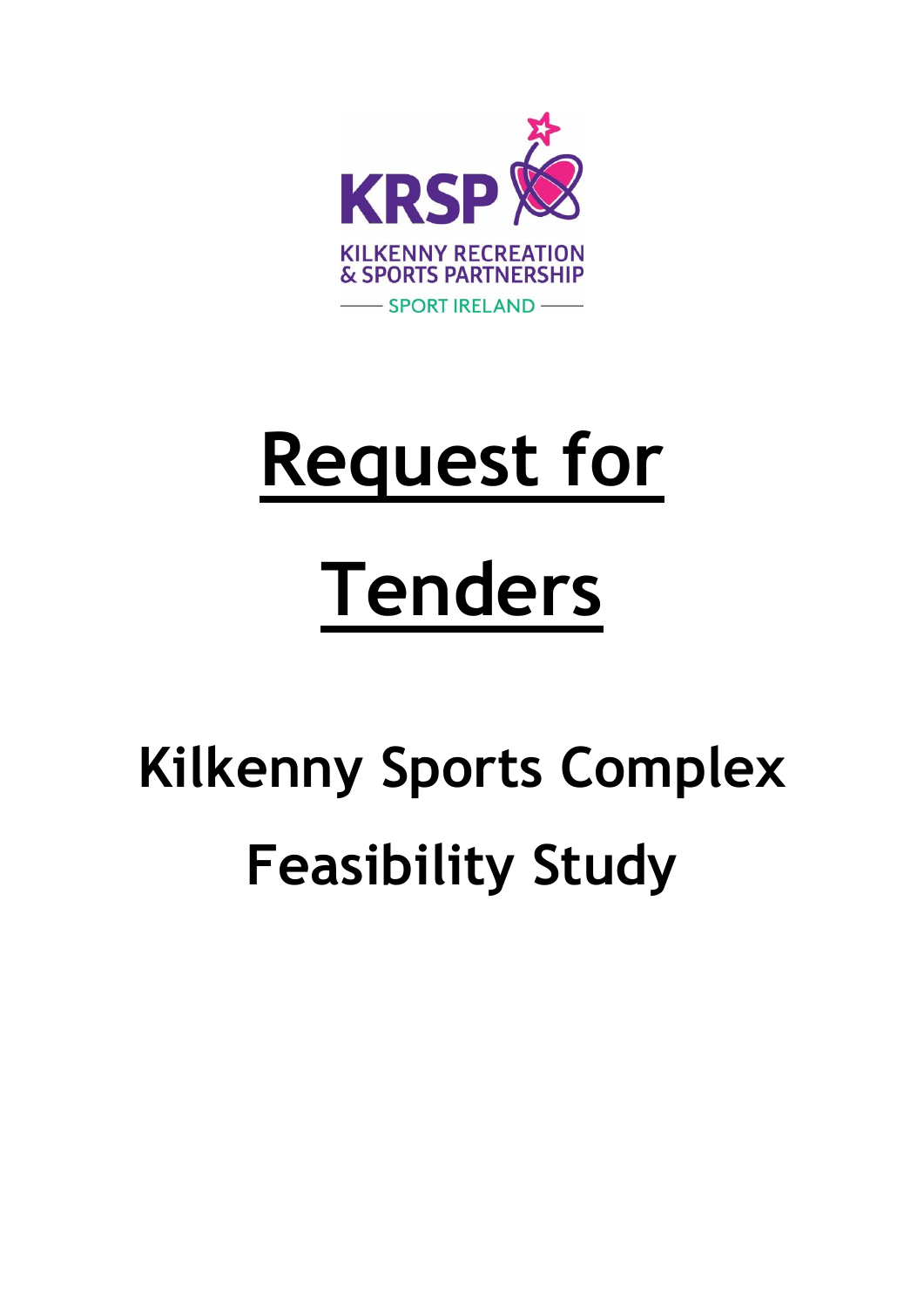#### **About Kilkenny Recreation & Sports Partnership**

The Local Sports Partnership is a Sport Ireland (SI) initiative that was developed to "create a national structure to co-ordinate and promote the development of sports at local level". The key aims of Local Sports Partnerships are to increase participation in sport and physical activity especially amongst specific target groups and to ensure that local resources are used to best effect.

Kilkenny Recreation & Sports Partnership is committed to promoting healthy living and personal development through recreational and sporting activity within all age groups, and throughout the whole community of Kilkenny City and County.

#### **Background to Kilkenny Sports Complex CLG**

It is understood that currently there are over 2000 individuals that are members of local minority sports clubs in Kilkenny. The members range in age from four to sixty and include male and female members. Members take on voluntary roles within the clubs: coaching, officiating and club officer roles. However, there is no suitable indoor facility for these sports clubs to practice weekly or host home competitions.

All the current sporting facilities in Kilkenny have been developed, from an infrastructural perspective, to suit low impact sports only and are not able to accommodate high impact sports which involve speed, hockey sticks, wheeled boots, hard balls/pucks. A possible reason for this is the high costs associated with the necessary maintenance and repair of soft wooden floors, windows etc. following repeated use by high impact sports. The layout of the current sports facilities available does not provide an opportunity for spectators to watch minority sports in action and they do not offer any protection to participants and spectators to play and watch safely. As a result, the minority sports clubs in Kilkenny have no choice but to travel great distances to other counties to practice and compete against other teams. The nearest suitable facility in Ireland is in Longford, 200km from Kilkenny.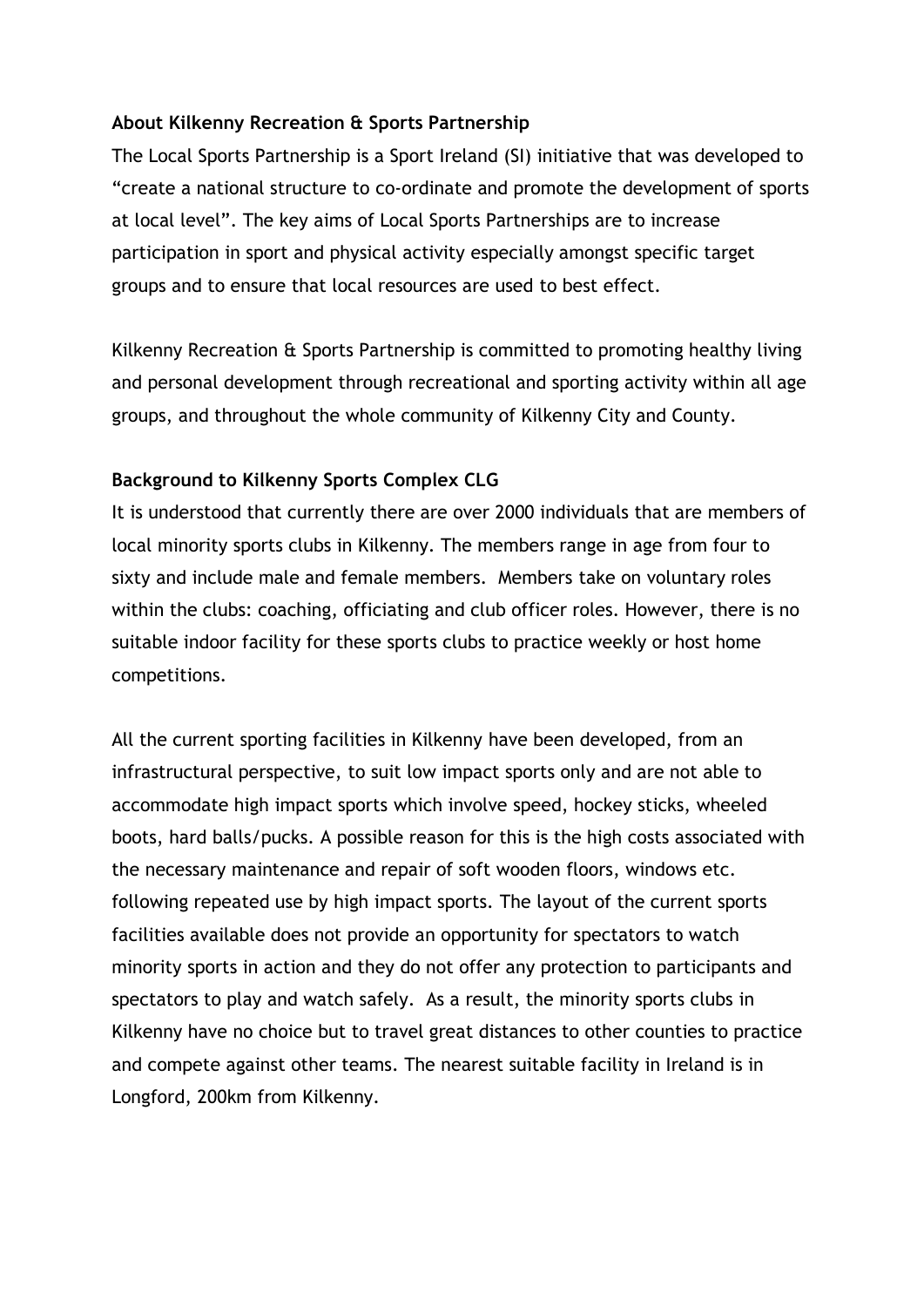#### **Kilkenny Sports Complex CLG – Feasibility Study**

Kilkenny Sports Complex CLG wishes to explore if a need exists for a standalone indoor minority sports facility. Kilkenny Sports Complex CLG, comprising of Storm Inline and Ice Hockey Club, Irish Ice Hockey Association, and Kilkenny Hockey Club would like to seek a third party to undertake a feasibility study to explore the opportunities that exist to develop a custom fit indoor sports facility that would predominantly cater for minority sports and would also be able to provide a space for a variety of community groups and activities. Kilkenny Sports Complex CLG also wishes to for the feasibility study to explore the option of modifying any current space / facility in Kilkenny to accommodate high impact sports.

Kilkenny Recreation & Sports Partnership has committed to supporting and guiding the Kilkenny Sports Complex CLG, with the successful tenderer, through the feasibility process, with the intention of ensuring the feasibility study explores all opportunities in relation to development sites, ownership, maintenance, management, and usage. KRSP has agreed to be the promoter of the project, to administer the funds in line with its financial policy, procedures in compliance with LEADER funding and reporting requirements.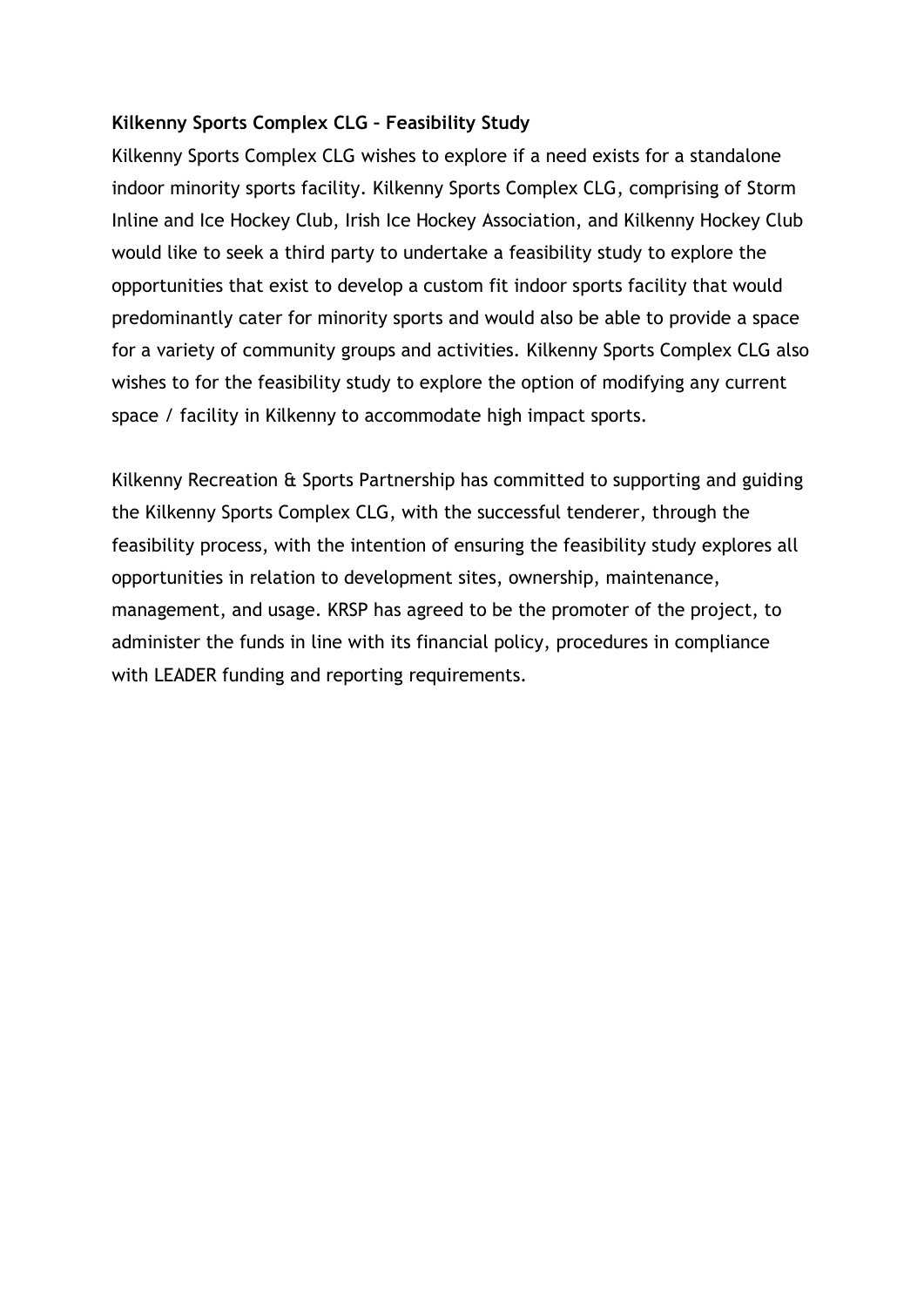#### **Deliverables**

Using the background information provided, KRSP and Kilkenny Sports Complex CLG require the following considerations:

#### **i. Methodology**

KRSP and Kilkenny Sports Complex CLG requires you to outline the proposed methods you will use to conduct this study.

#### **ii. Areas for Exploration**

#### **Size, Specifications and Usage**

Kilkenny Sports Complex CLG considers that an indoor facility size of over 5000m<sup>2</sup> would sufficiently accommodate the sports mentioned above. A facility of this type is different to other sports facilities that already exist in that it would contain a rink system. A rink system comprises of hard high impact sports tiled floor that all sports can be accommodated on. This type of flooring would be easy to maintain and low cost to replace. A board system would also be essential and that is designed to both absorb and protect both athletes and equipment from serious damage. It will also protect the infrastructure within the facility too (walls, windows, etc.)

Kilkenny Sports Complex CLG considers that an indoor sports facility, predominantly for minority sports clubs in Kilkenny, could have the potential to become a central hub/centre of excellence for minority sports in the Southeast of Ireland, or it could become a national centre of excellence. The overall vision for the indoor facility is to be inclusive to all and provide physical activity opportunities and community activities to groups that are identified as disadvantaged or individuals that are most socially excluded from society due to many different reasons.

Discussions have been held with a local youth group and they support this idea. Their feeling is that a minority sports facility, that Kilkenny Sports Complex CLG is proposing, would appeal to youth groups because of the high energy and adrenalin aspects associated with high impact sports. This type of facility has the potential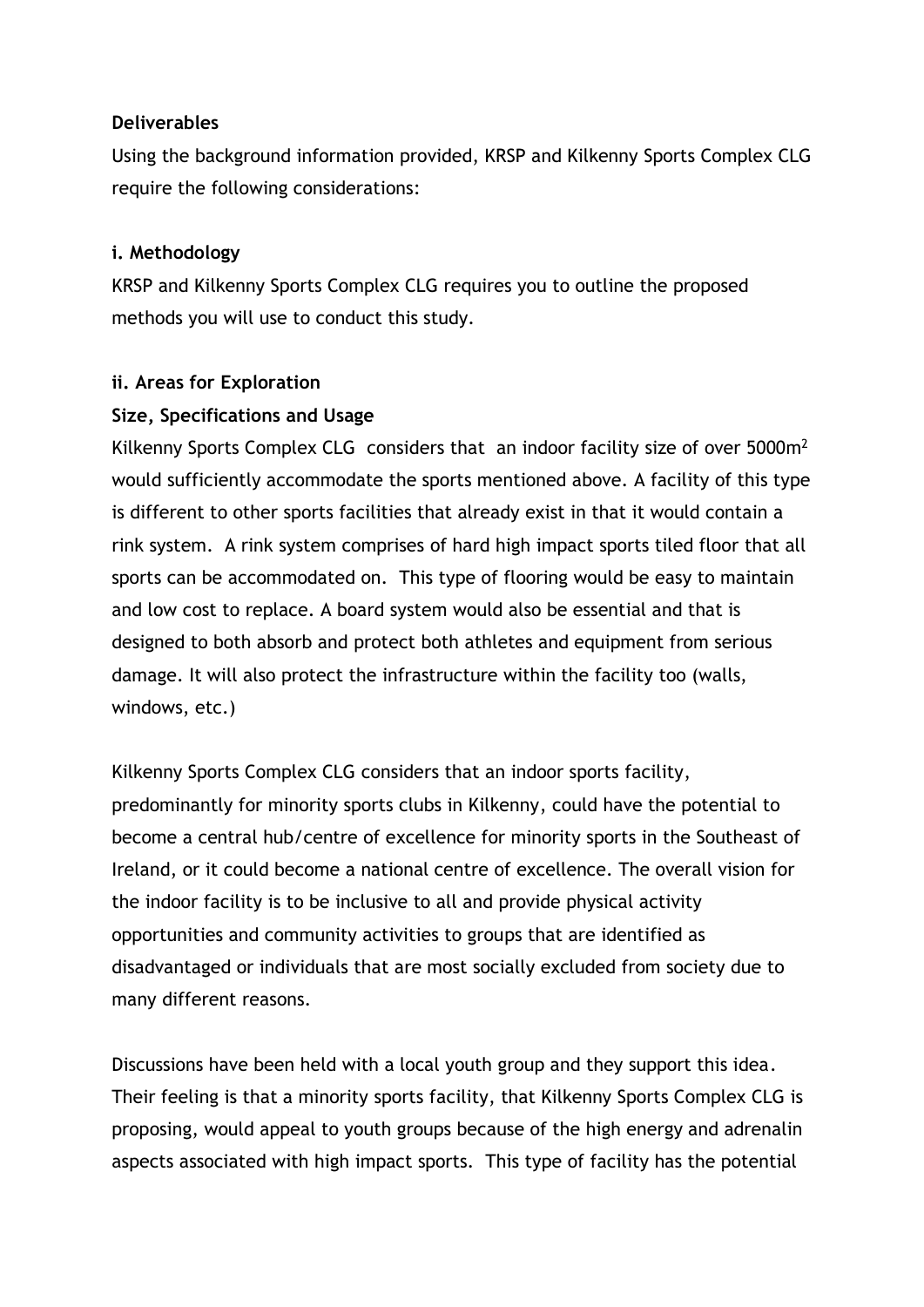to create employment, tourism, educational and training opportunities in the future too.

# **iii. Site & Facility Planning**

- What are the costs associated with building a venue described above?
- Is there availability of land/sites in the Kilkenny area for such a project? What are the costs of such a site?
- Is there the possibility of repurposing an existing building(s) to develop the facility? What are the options open to the group and associated costs?

### **iv. Potential Governance Structure, Operations and Usage**

- At the moment, locally, there are several sports which would benefit from the creation of an indoor sports arena custom fitted. They are (but not limited to):
	- Inline and Ice Hockey
	- Indoor Field Hockey
	- Taekwondo
	- Volleyball
	- Lacrosse
	- Racquetball
	- Kettlebells
	- Futsal
	- Figure Skating
	- Roller Derby
- Are there sufficient numbers of groups and participants to support the development, use and maintenance of a potential new facility?
- Are there other potential groups that would support the development, use and maintenance of a potential new facility?
- Do all potential groups have sufficient governance structures in place to ensure their long-term sustainability and subsequent long-term sustainability of the facility?
- What would the proposed governance structure of the potential new facility be?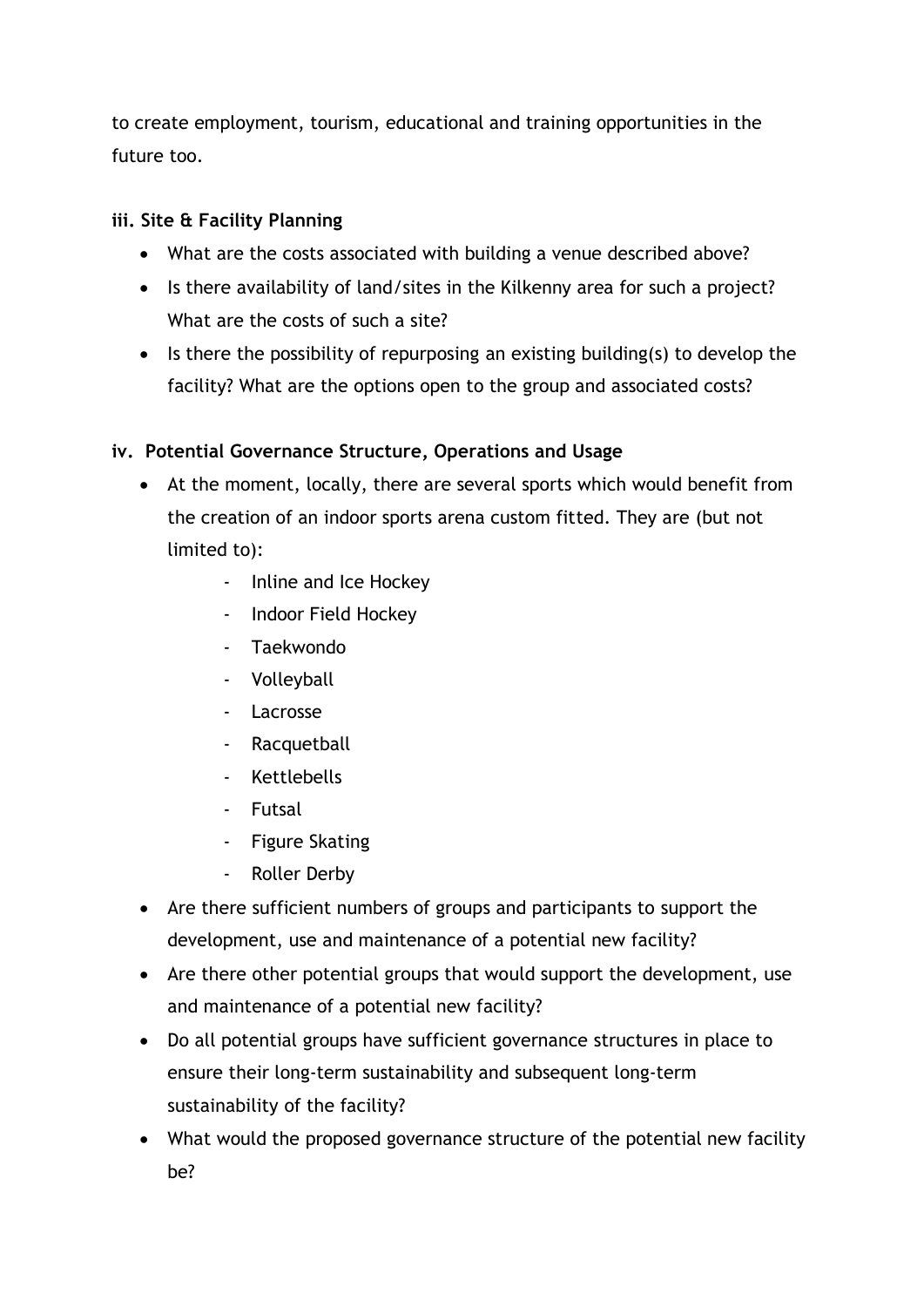- What are the projected day-to-day costs of running and maintaining such a facility likely to be? What are the proposed sources of revenue to meet these costs?
- What potential is there for hosting national competitions/training days/workshops, exhibitions and seminars in the above-mentioned sports in a new facility?

#### **Business Model**

This study should explore business models used for similar projects in Ireland and further afield and show how they have implemented successful business plans to ensure sustainability. Headings to consider include, but not limited to, management, sustainability, staffing, finance (day to day, investment, funding), maintenance and costs of upkeep. Provide comparisons for similar projects either in Ireland or across Europe for similar size towns etc.

#### **Reporting**

A final report will be produced with **clear recommendations** for the abovementioned project. Data, graphs, figures must be current, relevant, reliable and accurate to confidently guide and shape the next phase of the programme. This report will be of a high standard to present to KRSP Board, Kilkenny Sports Complex CLG, Kilkenny LEADER, Kilkenny County Council, Sport Ireland and other stakeholders that may be deemed necessary to the project.

#### **Working in Partnership**

KRSP and Kilkenny Sports Complex CLG will work in partnership with the successful tenderer to provide guidance and feedback throughout the process, agree methodology and consultation process/content, agree milestones and timelines for delivery.

#### **Timelines**

Closing date for tenders: 20th May 2022 Project Start Date: This project is dependent on Leader funding approval. The outcome of the funding application process to Leader is estimated to be notified to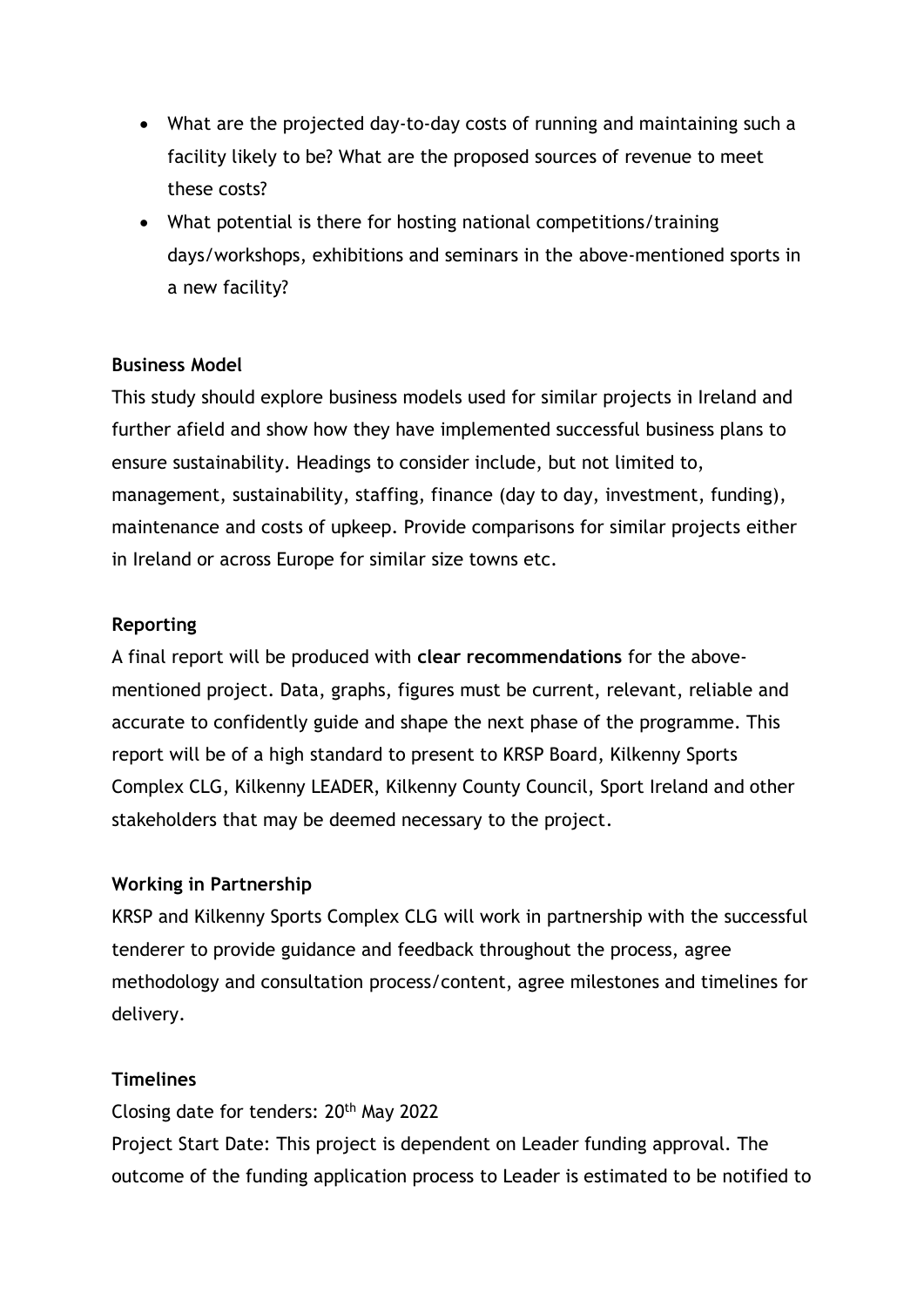KRSP within a one-month period. Subject to approval the estimated project start date will be 4th July 2022. Final Report: 26<sup>th</sup> August 2022.

#### **Response to the Tender must include:**

- Proposed methodology and consultation process
- Process/timetable listing key milestones and dates for meeting the deadline
- Description of your team, their areas of expertise and experience on similar projects
- Detailed budget for the project (figures must be inclusive of VAT)
- Rates for time and charges
- Identification of any conflicts of interest

• Referee: contact details must be supplied for 2 referees that the management group can contact who has used the proposed consultant for similar/related work.

#### **Budget:**

Please outline clearly all fees inclusive of VAT. A detailed breakdown of costs associated with all elements of the project should be submitted. A current tax clearance certificate will be required. This contract will be awarded on the basis of a fixed price contract, and as such, all costs must be quoted (and clearly indicated) as a fixed price in Euro. The successful consultant is expected to work within an agreed budget.

#### **Insurance:**

The successful consultant will be required to submit evidence of relevant professional indemnity and insurance details.

#### **Timetable**

• The closing date for receiving proposals is 1pm **20/05/2022**. It is important that key milestones for completion of this project are clearly outlined.

• Potential consultants may be required to attend for interview.

#### **Lodging a Tender**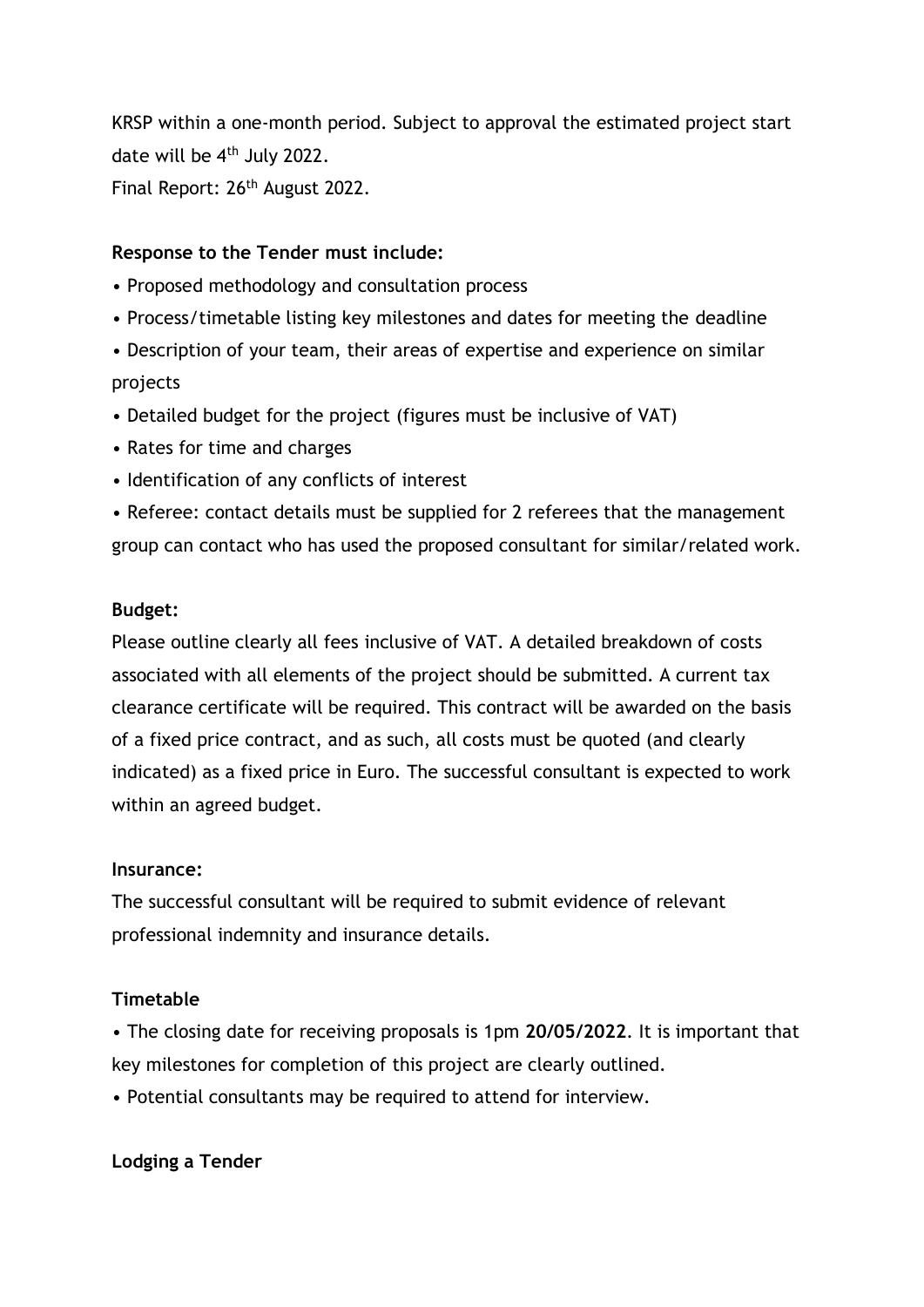• Consultants responding to this brief are required to nominate a lead person from their organisation as a point of contact.

• Consultants are required to provide details of all key staff and experience in the provision of these services.

• Late proposals will not be considered.

• All supporting material and documentation should be included in the response.

• All costs associated with the consultant's response to the Request for Tenders will be the responsibility of the consultant.

# **Tender Acceptance**

• Kilkenny Recreation and Sports Partnership is not bound to accept the lowest, or any tender and will award the contract to its best advantage.

• The awarding of the tender is subject to approval of funding through a Leader application process. The outcome of the funding application process to Leader is estimated to be notified to KRSP within a one-month period.

• All unsuccessful tenders will also be advised of the result.

• Unless otherwise expressly agreed, there shall be no binding contract between the tender and the KRSP unless or until, a written contract is signed by both parties.

#### **Kilkenny Recreation and Sports Partnership Expressly Reserves the Right to:**

• Extend the time of lodgement of responses to the Request for Tender and/ or to vary the timings and process for their Request for Tender.

- Vary any requirements of the services required for the Request for Tender.
- Following evaluation, accept or reject any or all responses to the Request for Tender.

• Seek and obtain clarification of any responses to the Request for Tender, including additional information.

- Request providers to amend their responses.
- Accept any proposal in part or in total.

#### **Tender Evaluation Process:**